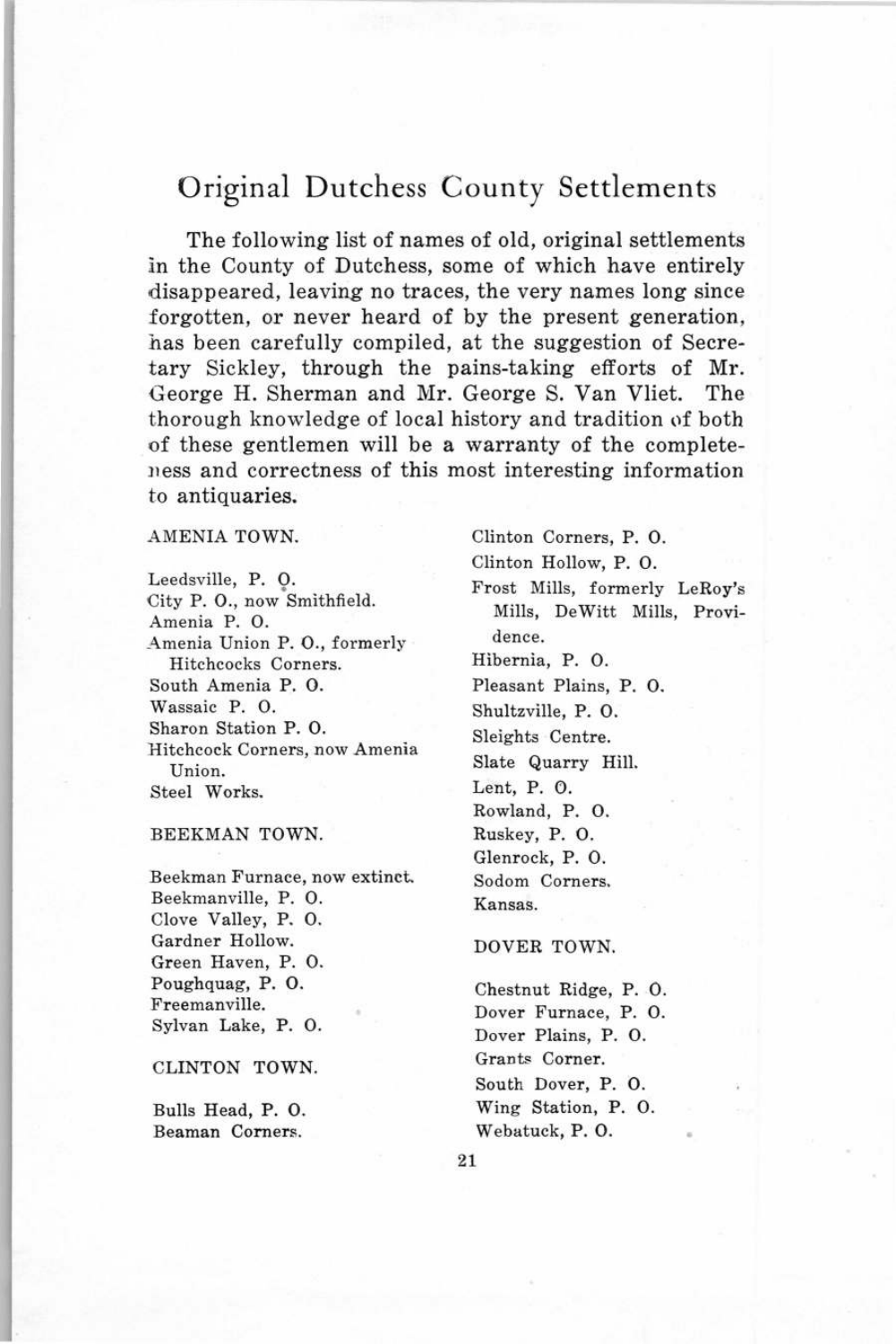# EAST FISHKILL TOWN.

Adriance, P. 0. Cortlandville. East Fishkill, P. 0. Fishkill Plains, P. 0. Fishkill Furnace, now extinct. Fishkill Hook. Hagaman Corners. Hopewell. Hopewell Junction, P. 0. Hortontown. Johnsville, P. 0. Pecksville. Stormville, P. 0. Shenandoah Corners, P. 0. Brush, P. 0. Gayhead.

# FISHKILL TOWN.

Brockway, P. 0. Brinckerhoffville. Baxtertown. \*Carthage Lavding, P. 0., now Chelsea. Dutchess Junction, P. 0. Fishkill, P. 0. Fishkill-on-Hudson, P. 0., now Beacon. Glenham, P. 0., formerly Red Rock. \*Didell, P. 0. Groveville. Franklinville. \*Hughsonville, P. 0. Low Point, now Chelsea. \*Myers Corners. \*Middlebush. Matteawan, P. 0., now Deacon. \*New Hackensack, P. 0. Storm King, P. 0. \*Swartoutville. Rocky Glen. Tioronda Mills, formerly Byrnesville.<sup>\*</sup>

Wiccopee, P. 0. Wolcottville. \*Wappingers Falls, P. 0. \*In town of Wappingers.

#### HYDE PARK TOWN.

Conklins Store, afterward Wilkes Dock. Cream Street. Crum Elbow, P. 0. De Cantillon Landing, formerly Stoughtenburg Landing. Hyde Park, P. 0. Knob Street. Staatsburg, P. 0. Stoughtenburg Landing. Union Corners, P. 0., now East Park. Stoutsburgh, now Hyde Park. Campton, P. 0. Fallkill, P. 0. Eel Pot, now Chapel Corners. Hawk Town, now extinct. Mud City. Herringtown, now Hyde Park. Livingston's Landing. LAGRANGE TOWN. Arthursburg, P. 0. Freedom Plains, P. 0. Lagrangeville, P. 0. Manchester, P. 0. Sprout Creek, P. 0., now Nox-

22

on.

Moore's Mills, P. 0. Titusville, now extinct. Meddaughtown, now Overlook. Noxon, formerly Sprout Creek.

Billings, P. 0. Morey's Corners. Briggs Station.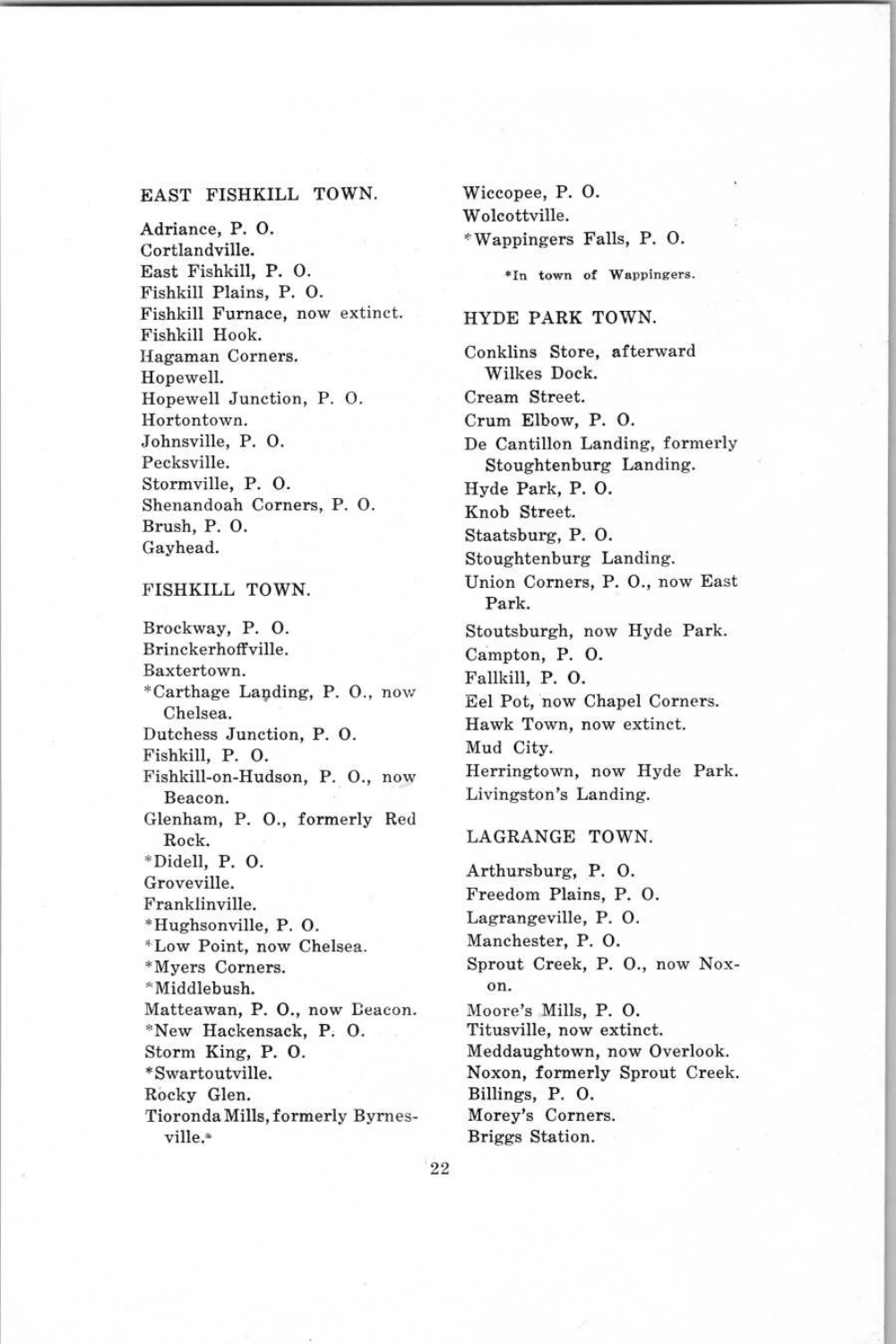# MILAN TOWN.

Jackson Corners, P. 0. Lafayette, P. 0. Milanville, P. 0., formerly West North East. Rock City, P. 0. Shookville. Thornville, P. 0. Maplehurst, P. 0. Enterprise, P. 0.

#### NORTH EAST TOWN

Oblong, P. 0. Coleman Station, P. 0. Iron Junction, P. 0. Millerton, P. 0. Mt. Riga Station, P. 0. North East Centre, P. 0. Ogdensville. Perrys Corner. Sharon Station, P. 0. Shekomeko, P. 0. Spencers Corner, Federal Store. Winchel Station. State Line. Irondale.  $Schem$ , now extinct.

# POUGHKEEPSIE TOWN.

Camelot, P. 0., formerly Milton Ferry. Clinton Point, P. 0., formerly Barnegat. Channingville, formerly Edwamville. Locust Glen, P. 0. New Hamburg, P. 0., formerly Wappinger Creek. Poughkeepsie, P. 0. Stoneco, P. 0. Rochdale, formerly Whippleville. Spackenkill.

Arlington, P. 0., formerly Bulk Head.

Van Wagners Station.

Freertown, now part of Poughkeepsie.

#### PAWLING TOWN.

Campbellsville, now Hurds Corners.

Farmers Hill, P. 0.

Pawling Station, P. 0.

Purgatory Hill, Army Camp 1777.

Quaker Hill.

Reynoldsville, now Holmes, P. 0. Storm House, P. 0.

Mizzen Top.

#### PINE PLAINS TOWN.

Bethel, P. 0. Pine Plains, P. O. Pulvers Corner, P. 0. Mt. Ross, P. 0. Husted. Hammertown. Hicks Hill.

#### PLEASANT VALLEY TOWN.

Crow Hill. Pleasant Valley, P. 0. Salt Point, P. 0. Washington Hollow, P. 0., formerly Filkinstown. Tinkertown. Gretna, P. 0. Netherwood, P. 0., formerly Baptist Corners. Bloomvale. Ward's Mills, now extinct.